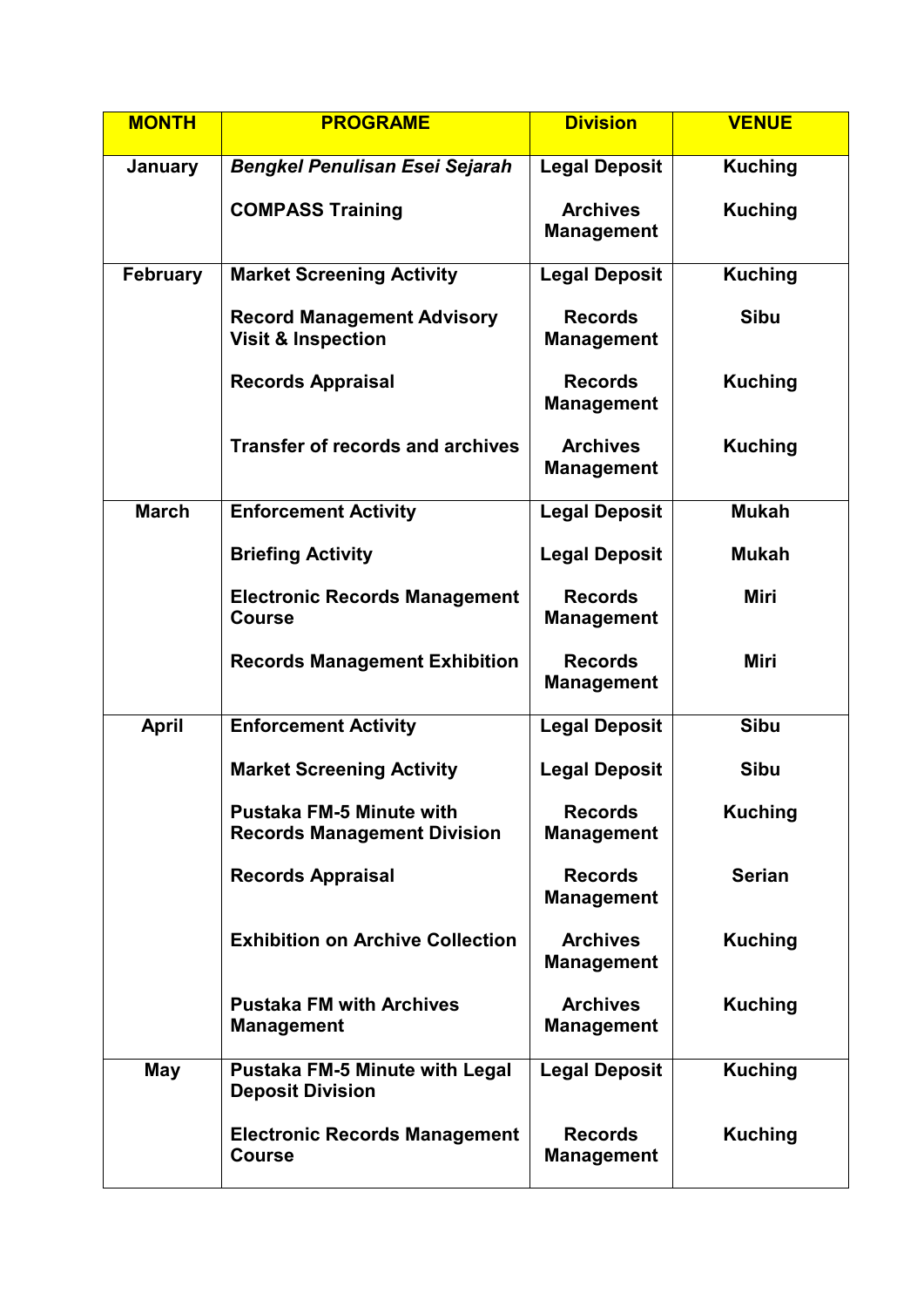|                  | <b>Transfer of records and archives</b>                          | <b>Archives</b><br><b>Management</b> | <b>Kuching</b>  |
|------------------|------------------------------------------------------------------|--------------------------------------|-----------------|
| June             | <b>Showcasing</b>                                                | <b>Legal Deposit</b>                 | <b>Kuching</b>  |
|                  | <b>Record Management Advisory</b><br><b>Visit and Inspection</b> | <b>Records</b><br><b>Management</b>  | Miri            |
|                  | <b>Records Management Exhibition</b>                             | <b>Records</b><br><b>Management</b>  | <b>Sri Aman</b> |
|                  | <b>Exhibition on Archive Collection</b>                          | <b>Archives</b><br><b>Management</b> | <b>Kuching</b>  |
| July             | Seminar Kesedaran Penyerahan<br><b>Bahan-Bahan Terbitan</b>      | <b>Legal Deposit</b>                 | <b>Sri Aman</b> |
|                  | <b>Record Management Advisory</b><br><b>Visit and Inspection</b> | <b>Records</b><br><b>Management</b>  | <b>Sarikei</b>  |
| <b>August</b>    | <b>Market Screening Activity</b>                                 | <b>Legal Deposit</b>                 | <b>Kuching</b>  |
|                  | <b>Transfer of records and archives</b>                          | <b>Archives</b><br><b>Management</b> | <b>Kuching</b>  |
| <b>September</b> | <b>Enforcement Activity</b>                                      | <b>Legal Deposit</b>                 | <b>Kanowit</b>  |
|                  | <b>Pustaka FM-5 Minute with</b><br><b>Records Management</b>     | <b>Records</b><br><b>Management</b>  | <b>Kuching</b>  |
|                  | <b>Records Appraisal</b>                                         | <b>Records</b><br><b>Management</b>  | <b>Kapit</b>    |
|                  | <b>Workshop on Preservation of</b><br>archives                   | <b>Archives</b><br><b>Management</b> | <b>Kuching</b>  |
| <b>October</b>   | <b>Briefing Activity</b>                                         | <b>Legal Deposit</b>                 | <b>Sibu</b>     |
|                  | <b>Enforcement Activity</b>                                      | <b>Legal Deposit</b>                 | <b>Kuching</b>  |
|                  | <b>Market Screening Activity</b>                                 | <b>Legal Deposit</b>                 | <b>Kuching</b>  |
|                  | <b>Records Management Manual</b><br><b>Course</b>                | <b>Records</b><br><b>Management</b>  | <b>Kuching</b>  |
|                  | <b>Records Management Exhibition</b>                             | <b>Records</b><br><b>Management</b>  | <b>Kuching</b>  |
|                  |                                                                  |                                      |                 |